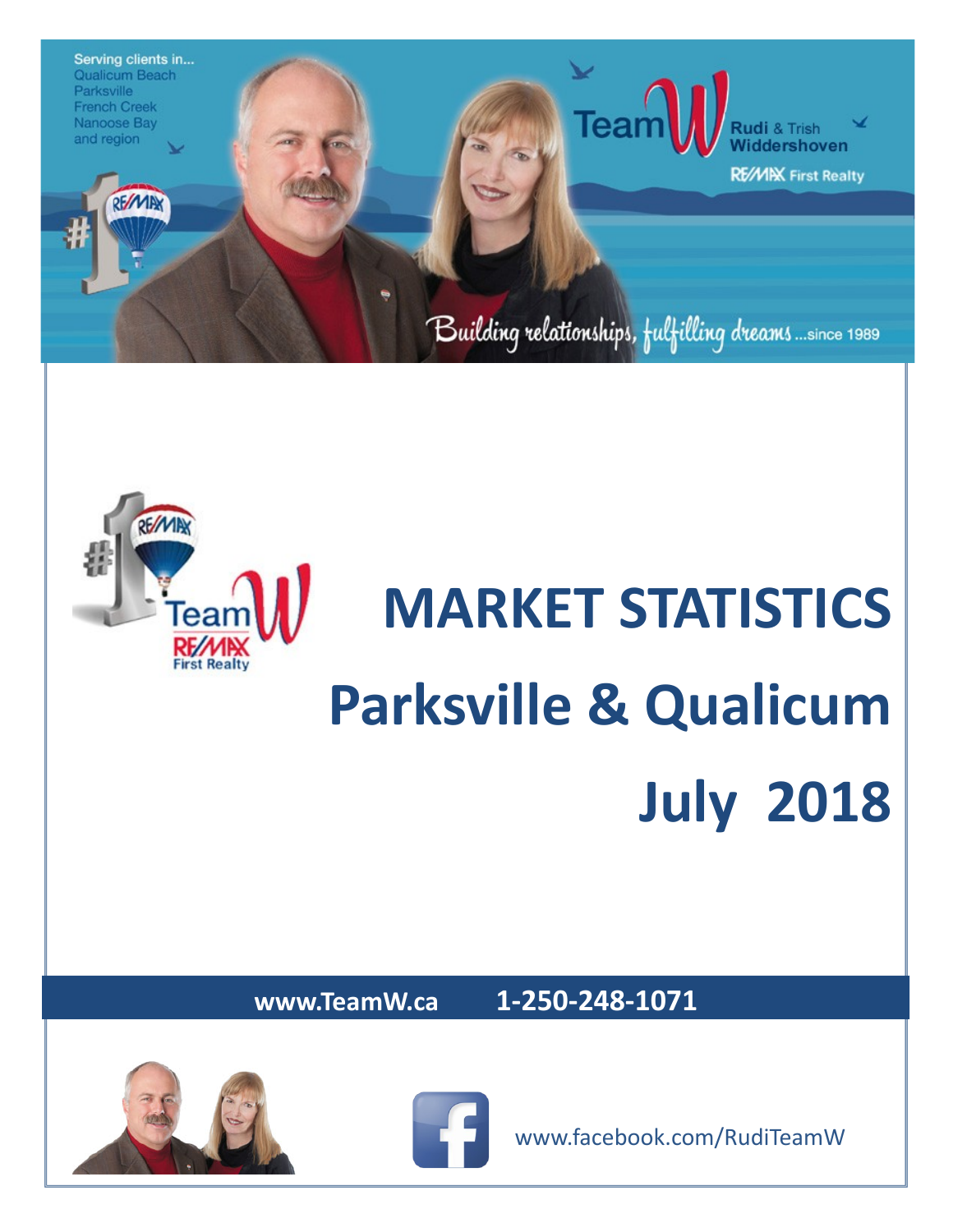#### **July Market Conditions**

The shift in the market certainly continues. Certainly fewer sales and increased inventory seems to be the trend. For Single Family Homes in the greater Parksville Qualicum Beach area the number of sales for July 2018 were down 30% compared to July 2017 (66 versus 94). Number of homes for sale at the end of July is up 54% compared to July 2017 (186 versus 121) however it is interesting to note that the average number of days to sell has changed slightly, July 2018 was on average 27 days while last year was only 24.

Year to date the number of sales or the first 7 months of the year is down 25% in comparison to the same period last year (397 versus 526). Average sale price is still higher than last year, up 17% (\$621,305 versus \$529,786).

If you would like additional information or wish to discuss your particular situation please contact TeamW at [team@teamw.ca](mailto:team@teamw.ca) or 250-468-1498

#### *Make it a Great Day!*



Rudi & Trish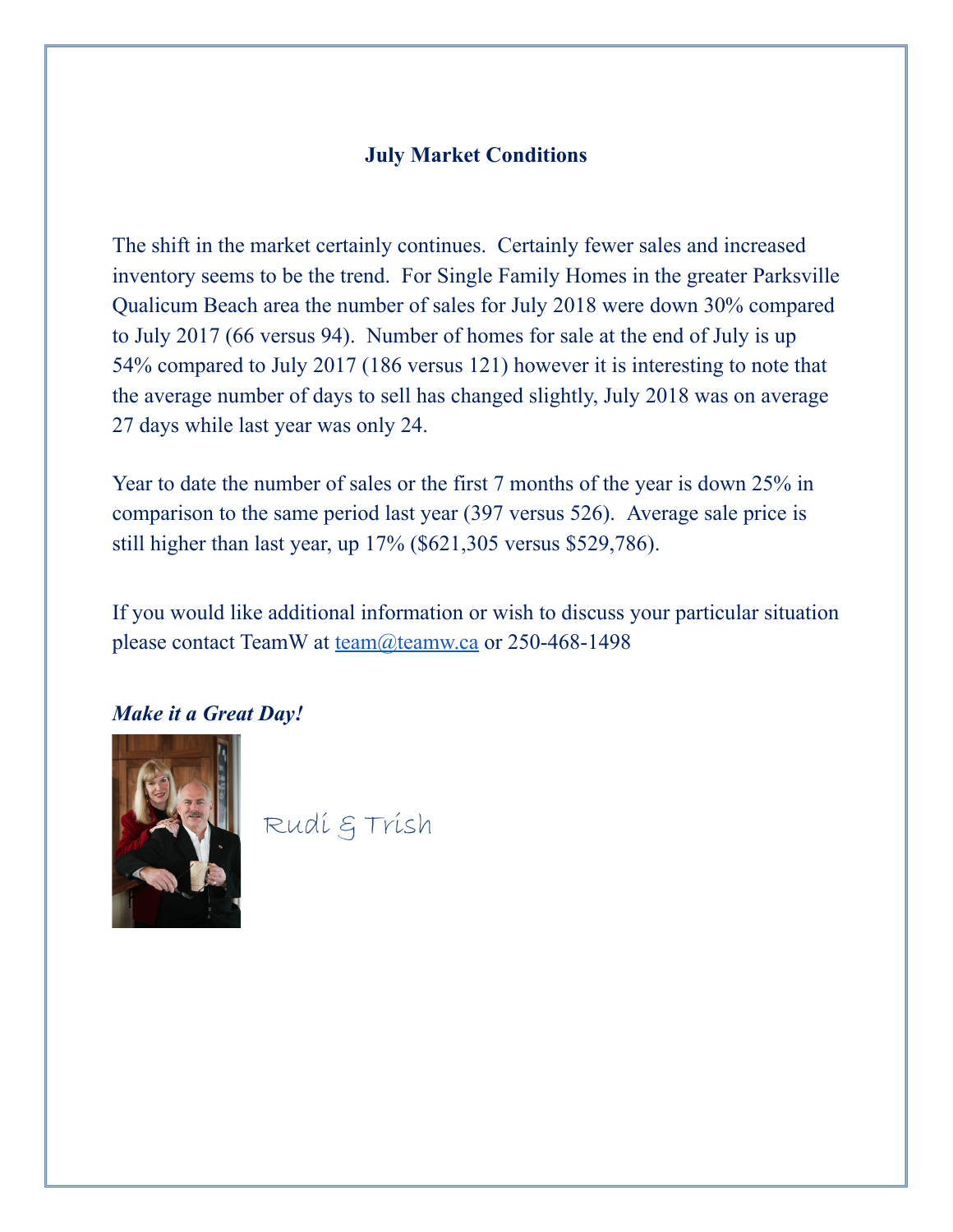## **Parksville / Qualicum**

## **as at July 31, 2018**



#### **Cumulative Residential Average Single Family Sale Price**



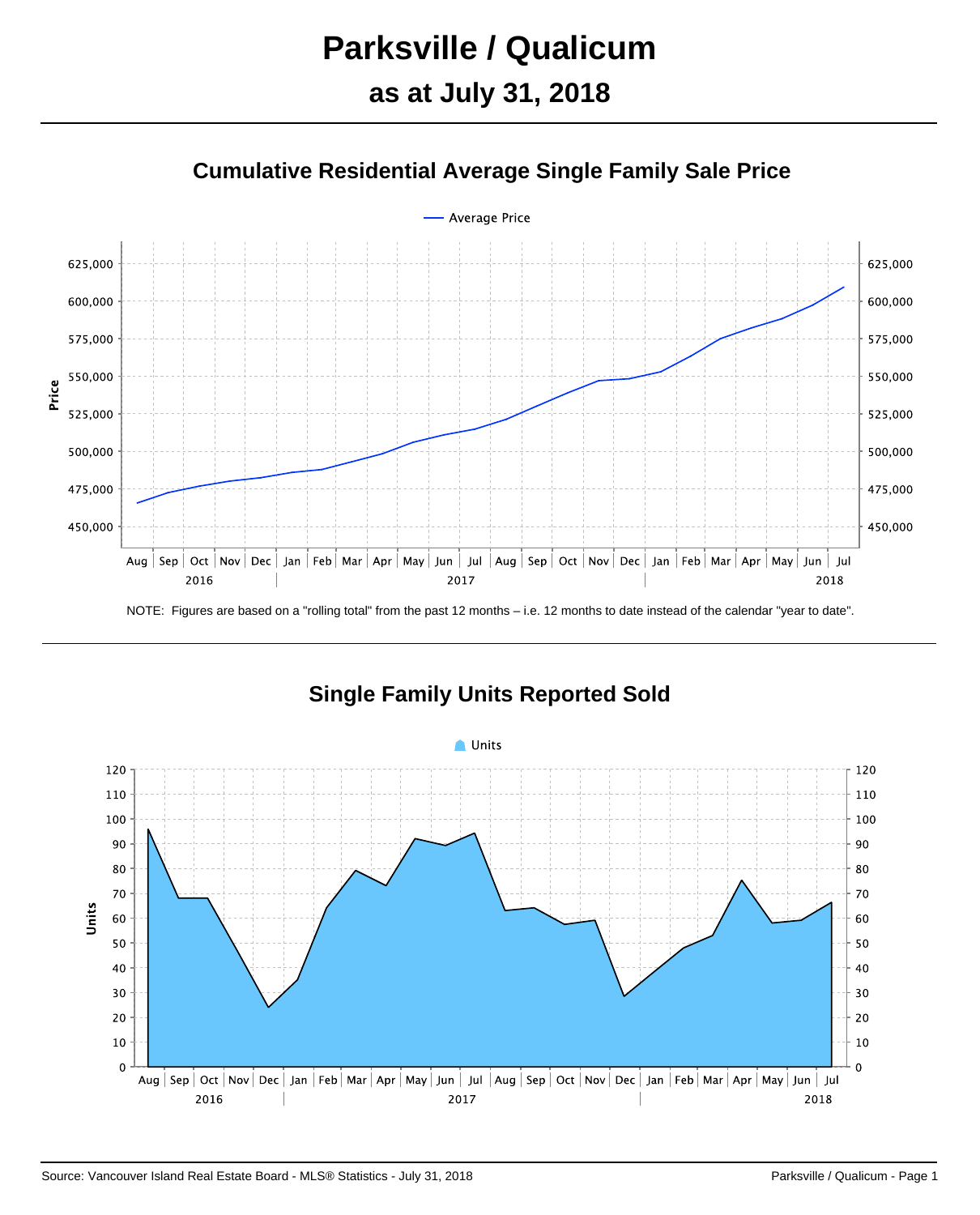### **Comparative Activity by Property Type**

|                               |                | <b>Current Month</b> |          | 12 Months to Date |               |          |  |  |  |  |
|-------------------------------|----------------|----------------------|----------|-------------------|---------------|----------|--|--|--|--|
|                               | This Year      | Last Year            | % Change | This Year         | Last Year     | % Change |  |  |  |  |
| Lots                          |                |                      |          |                   |               |          |  |  |  |  |
| <b>Units Listed</b>           | 10             | 6                    | 67%      | 65                | 69            | $-6%$    |  |  |  |  |
| <b>Units Reported Sold</b>    | 1              | 6                    | $-83%$   | 31                | 56            | $-45%$   |  |  |  |  |
| Sell/List Ratio               | 10%            | 100%                 |          | 48%               | 81%           |          |  |  |  |  |
| <b>Reported Sales Dollars</b> | \$279,000      | \$1,348,000          | $-79%$   | \$7,867,275       | \$13,482,700  | $-42%$   |  |  |  |  |
| Average Sell Price / Unit     | \$279,000      | \$224,667            | 24%      | \$253,783         | \$240,762     | 5%       |  |  |  |  |
| <b>Median Sell Price</b>      | \$279,000      |                      |          | \$230,000         |               |          |  |  |  |  |
| Sell Price / List Price       | 103%           | 96%                  |          | 96%               | 96%           |          |  |  |  |  |
| Days to Sell                  | 1              | 31                   | $-97%$   | 39                | 82            | $-52%$   |  |  |  |  |
| <b>Active Listings</b>        | 23             | 19                   |          |                   |               |          |  |  |  |  |
| <b>Single Family</b>          |                |                      |          |                   |               |          |  |  |  |  |
| <b>Units Listed</b>           | 100            | 101                  | $-1%$    | 1,019             | 1,007         | 1%       |  |  |  |  |
| <b>Units Reported Sold</b>    | 66             | 94                   | $-30%$   | 668               | 828           | $-19%$   |  |  |  |  |
| Sell/List Ratio               | 66%            | 93%                  |          | 66%               | 82%           |          |  |  |  |  |
| <b>Reported Sales Dollars</b> | \$41,006,150   | \$49,799,924         | $-18%$   | \$407,000,600     | \$426,258,451 | $-5%$    |  |  |  |  |
| Average Sell Price / Unit     | \$621,305      | \$529,786            | 17%      | \$609,282         | \$514,805     | 18%      |  |  |  |  |
| <b>Median Sell Price</b>      | \$577,500      |                      |          | \$565,000         |               |          |  |  |  |  |
| Sell Price / List Price       | 96%            | 98%                  |          | 98%               | 98%           |          |  |  |  |  |
| Days to Sell                  | 27             | 24                   | 11%      | 25                | 27            | $-8%$    |  |  |  |  |
| <b>Active Listings</b>        | 186            | 121                  |          |                   |               |          |  |  |  |  |
| <b>Condos (Apt)</b>           |                |                      |          |                   |               |          |  |  |  |  |
| <b>Units Listed</b>           | 9              | 18                   | $-50%$   | 169               | 191           | $-12%$   |  |  |  |  |
| <b>Units Reported Sold</b>    | 9              | 8                    | 12%      | 113               | 124           | $-9%$    |  |  |  |  |
| Sell/List Ratio               | 100%           | 44%                  |          | 67%               | 65%           |          |  |  |  |  |
| <b>Reported Sales Dollars</b> | \$2,598,600    | \$2,474,400          | 5%       | \$30,919,300      | \$30,305,410  | 2%       |  |  |  |  |
| Average Sell Price / Unit     | \$288,733      | \$309,300            | $-7%$    | \$273,622         | \$244,398     | 12%      |  |  |  |  |
| <b>Median Sell Price</b>      | \$318,000      |                      |          | \$277,000         |               |          |  |  |  |  |
| Sell Price / List Price       | 99%            | 98%                  |          | 95%               | 95%           |          |  |  |  |  |
| Days to Sell                  | 49             | 32                   | 53%      | 59                | 45            | 33%      |  |  |  |  |
| <b>Active Listings</b>        | 39             | 63                   |          |                   |               |          |  |  |  |  |
| <b>Condos (Patio)</b>         |                |                      |          |                   |               |          |  |  |  |  |
| <b>Units Listed</b>           | 18             | 15                   | 20%      | 155               | 131           | 18%      |  |  |  |  |
| <b>Units Reported Sold</b>    | $\overline{7}$ | 13                   | $-46%$   | 111               | 113           | $-2%$    |  |  |  |  |
| Sell/List Ratio               | 39%            | 87%                  |          | 72%               | 86%           |          |  |  |  |  |
| <b>Reported Sales Dollars</b> | \$2,835,400    | \$5,597,900          | $-49%$   | \$47,933,178      | \$40,687,300  | 18%      |  |  |  |  |
| Average Sell Price / Unit     | \$405,057      | \$430,608            | $-6%$    | \$431,830         | \$360,065     | 20%      |  |  |  |  |
| <b>Median Sell Price</b>      | \$420,000      |                      |          | \$420,000         |               |          |  |  |  |  |
| Sell Price / List Price       | 99%            | 100%                 |          | 98%               | 99%           |          |  |  |  |  |
| Days to Sell                  | 14             | 21                   | $-31%$   | 18                | 19            | $-6%$    |  |  |  |  |
| <b>Active Listings</b>        | 32             | 15                   |          |                   |               |          |  |  |  |  |
| <b>Condos (Twnhse)</b>        |                |                      |          |                   |               |          |  |  |  |  |
| <b>Units Listed</b>           | 6              | $\overline{7}$       | $-14%$   | 87                | 89            | $-2%$    |  |  |  |  |
| <b>Units Reported Sold</b>    | 5              | $\overline{7}$       | $-29%$   | 64                | 74            | $-14%$   |  |  |  |  |
| Sell/List Ratio               | 83%            | 100%                 |          | 74%               | 83%           |          |  |  |  |  |
| <b>Reported Sales Dollars</b> | \$2,168,900    | \$3,214,000          | $-33%$   | \$30,248,705      | \$27,956,300  | 8%       |  |  |  |  |
| Average Sell Price / Unit     | \$433,780      | \$459,143            | $-6%$    | \$472,636         | \$377,788     | 25%      |  |  |  |  |
| <b>Median Sell Price</b>      | \$459,000      |                      |          | \$464,900         |               |          |  |  |  |  |
| Sell Price / List Price       | 97%            | 97%                  |          | 98%               | 98%           |          |  |  |  |  |
| Days to Sell                  | 36             | 31                   | 17%      | 26                | 35            | $-25%$   |  |  |  |  |
| <b>Active Listings</b>        | 26             | 17                   |          |                   |               |          |  |  |  |  |

**PLEASE NOTE: SINGLE FAMILY** property does NOT INCLUDE acreage with house, condominiums, duplex/triplex, mobile homes/on pad, single family waterfront or single family strata. **LOTS** do NOT INCLUDE acreage or waterfront acreage.